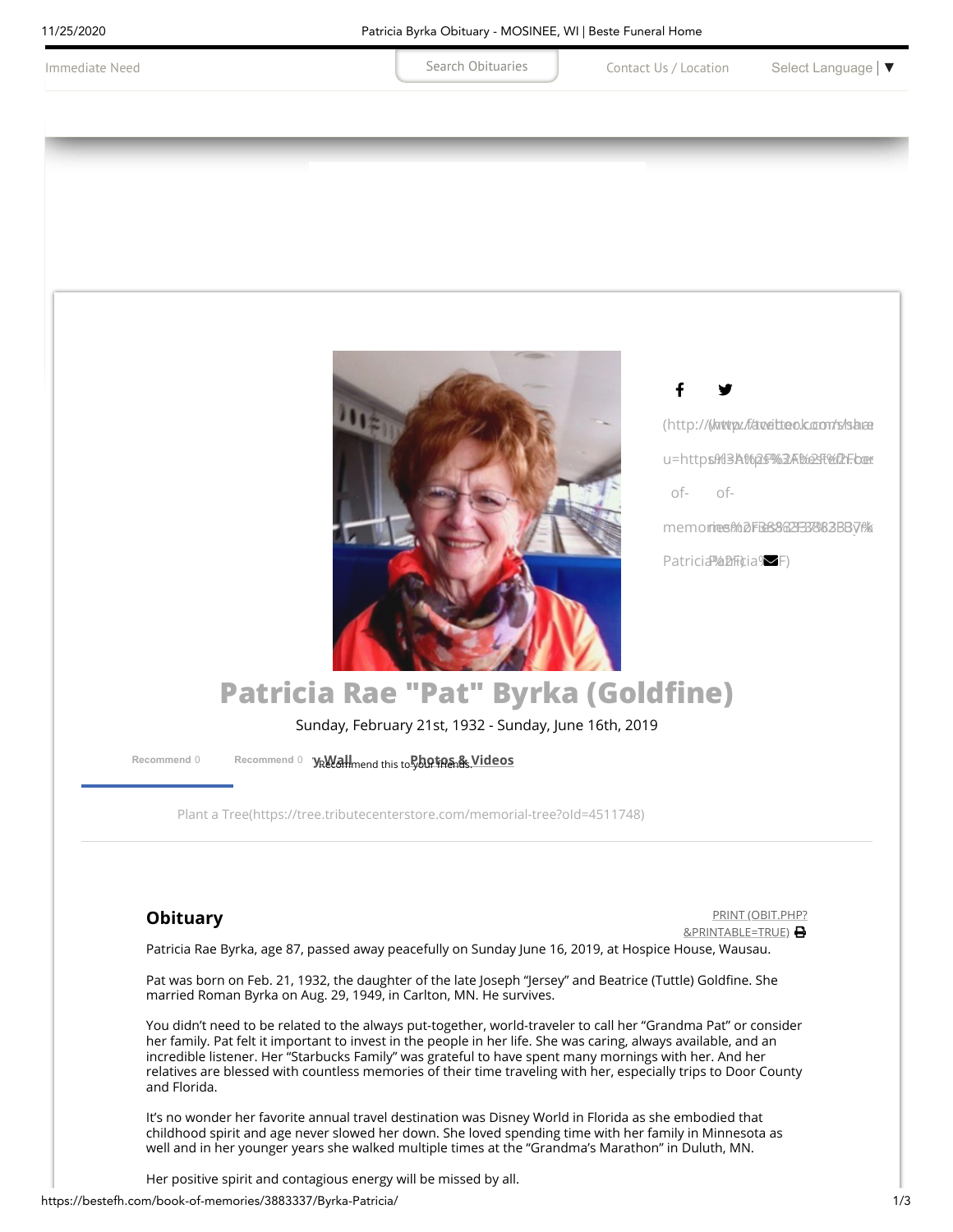She is survived by her husband, Roman; two children, David (Linda) Byrka and Gayle (Jeff) Kuklinski; six grandchildren, Staci (Christopher) Stack, Lindsay Byrka, Derek Byrka, Jocelyn (Jeremy) Walters, Brock (Michelle) Kuklinski, and Chaylen Kuklinski; six great-grandchildren, Charlotte Johnson & Ella Stack, Keegan & Kylee Walters, and Cordon & Carter Kuklinski; a brother, Harry (Peggy) Goldfine; and two sisters, Betty Carol Wilkinson and Nancy Martinson. Pat is preceded in death by her parents; two brother in-laws, Richard "Wilk" Wilkinson and Thomas Martinson; and grandson in-law, Louie Johnson.

A celebration of Pat's life will be held from 1:00 p.m. to 2:00 p.m., on Wednesday, July 10, 2019 at Beste Funeral Home, Mosinee with a luncheon to follow at River Park, Hwy B, Mosinee. Online condolences can be made at www.bestefh.com

In lieu of flowers, donations can be made in Pat's name to Animal Rescue/Humane Society of Marathon County. (7001 Packer Drive, Wausau, WI 54401)

The family would like to extend their sincere gratitude to Hospice House in Wausau, Dr. Peterson, Dr. Platta, and Dr. Gordon for the wonderful and compassionate care given to Pat. **Read Less**

To plant a memorial tree in honor of Patricia Rae "Pat" Byrka (Goldfine), please visit our Heartfelt **Sympathies Store [\(https://tree.tributecenterstore.com/memorial-tree?oId=4511748\)](https://tree.tributecenterstore.com/memorial-tree?oId=4511748)**.

**Service Details PRINT** [\(SERVICE-DETAILS.PHP?](https://bestefh.com/book-of-memories/3883337/Byrka-Patricia/service-details.php?printable=true) PRINTABLE=TRUE) **B** 

[Visitation](#page-1-0)

<span id="page-1-0"></span>**When** Wednesday, July 10th, 2019 1:00pm - 2:00pm

**Location** Beste Funeral Home

**Address** 611 3rd St. MOSINEE, WI 54455

**Get Directions: View Map [\(https://www.google.com/maps/search/?api=1&query=611](https://www.google.com/maps/search/?api=1&query=611%203rd%20St.%20MOSINEE%20WI%2054455%20UNITED%20STATES) 3rd St. MOSINEE WI 54455 UNITED STATES) | Text | Email**

[View larger map](https://maps.google.com/maps?ll=44.789795,-89.706038&z=15&t=m&hl=en-US&gl=US&mapclient=embed&q=611%203rd%20St%20Mosinee%2C%20WI%2054455)



Google

R[Map data ©202](https://www.google.com/maps/@44.7897953,-89.7060379,15z/data=!10m1!1e1!12b1?source=apiv3&rapsrc=apiv3)0